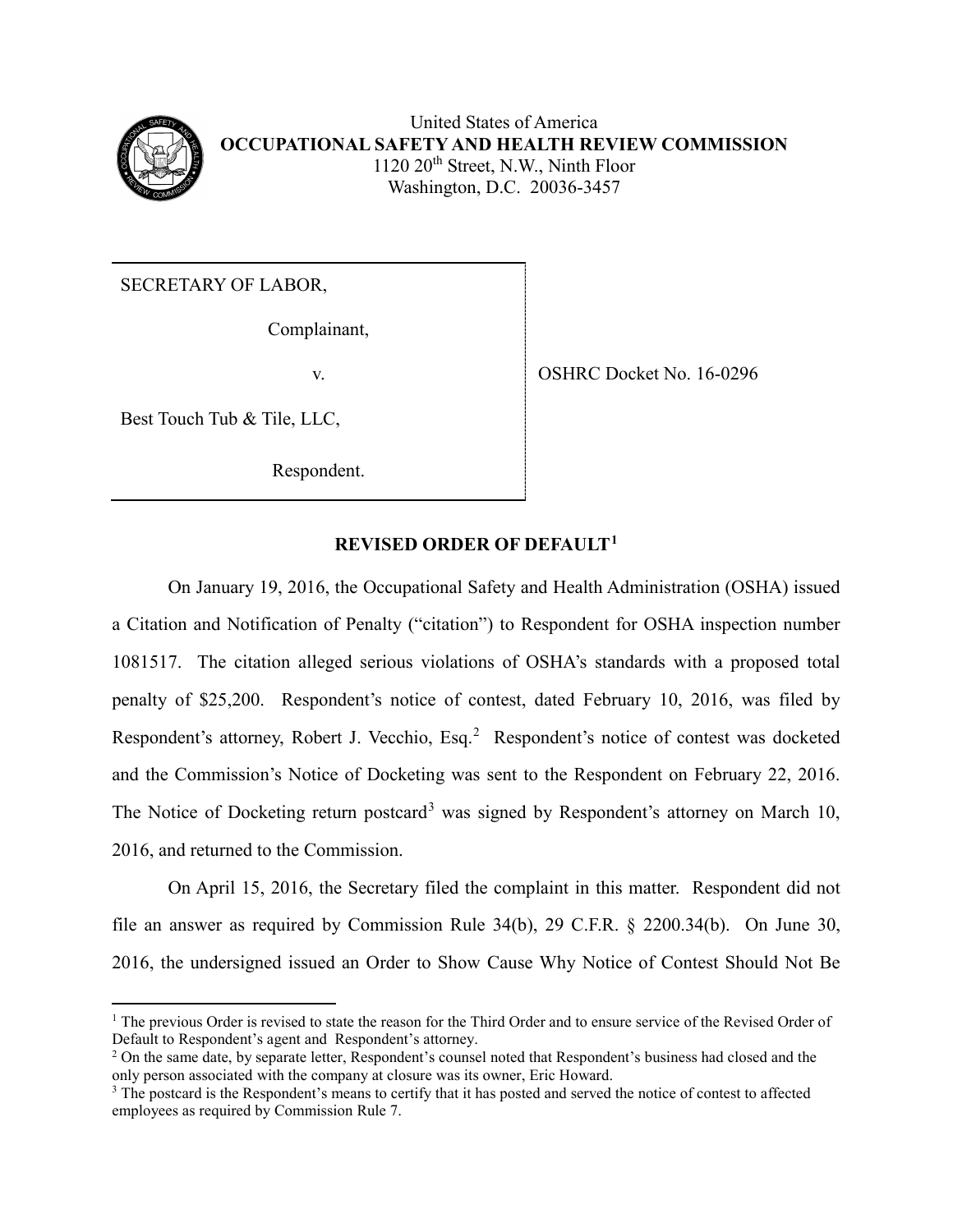Dismissed ("First Order"). The First Order directed Respondent to show cause on or before July 14, 2016, as to why it should not be declared in default for not filing an answer to the complaint within the time permitted by the Commission's Rules of Procedure. Respondent was advised that failure to respond to the First Order would result in all of the alleged violations set out in the OSHA citation being affirmed and the proposed penalties being assessed without a hearing.

The First Order was sent to the record address of the Respondent's attorney<sup>[4](#page-1-0)</sup> through the United States Postal Service ("USPS") by regular first class mail and by certified mail<sup>[5](#page-1-1)</sup> with return receipt requested. The mailing by regular first class mail was not returned. The USPS Product & Tracking information website shows the certified mailing was delivered on July 5, 2015; the certified mailing's green receipt card that acknowledges receipt has not yet been returned to the Commission.

On July 26, 2016, my staff contacted the office of Respondent's attorney, Mr. Vecchio, to inquire as to why an answer had not been filed and was informed his address had changed to 526 Superior Avenue, East, Suite 220, Cleveland OH 44114. On July 26, 2016, the undersigned issued a second Order to Show Cause Why Notice of Contest Should Not Be Dismissed ("Second Order"). The Second Order directed Respondent to show cause on or before August 9, 2016, as to why it should not be declared in default for not filing an answer to the complaint within the time permitted by the Commission's Rules of Procedure. Respondent was advised that failure to respond would result in all of the alleged violations set out in the OSHA citation being affirmed and the proposed penalties being assessed without a hearing.

The Second Order was sent to the updated record address of the Respondent's attorney<sup>[6](#page-1-2)</sup> through USPS regular first class mail and by certified mail<sup>[7](#page-1-3)</sup> with return receipt requested. The

 $\overline{a}$ 

<span id="page-1-0"></span><sup>&</sup>lt;sup>4</sup> The mailing was addressed to "Robert J. Vecchio, Esquire, Vecchio & Vegh LLC, 720 Leader Builder, 526 Superior Avenue, East, Cleveland, OH 44114."

<span id="page-1-1"></span><sup>&</sup>lt;sup>5</sup> The certified mailing tracking number was 7007-3020-0001-9767-5934. USPS tracking information can be found at https://tools.usps.com/go/TrackConfirmAction input.

<span id="page-1-2"></span><sup>&</sup>lt;sup>6</sup> The mailing was addressed to: "Robert J. Vecchio, Esquire, Vecchio & Vegh LLC, 720 Leader Builder, 526 Superior Avenue, East, Suite 220, Cleveland, OH 44114."

<span id="page-1-3"></span><sup>&</sup>lt;sup>7</sup> The certified mailing tracking number was  $7016-0910-0001-2491-0092$ . USPS tracking information can be found at https://tools.usps.com/go/TrackConfirmAction\_input.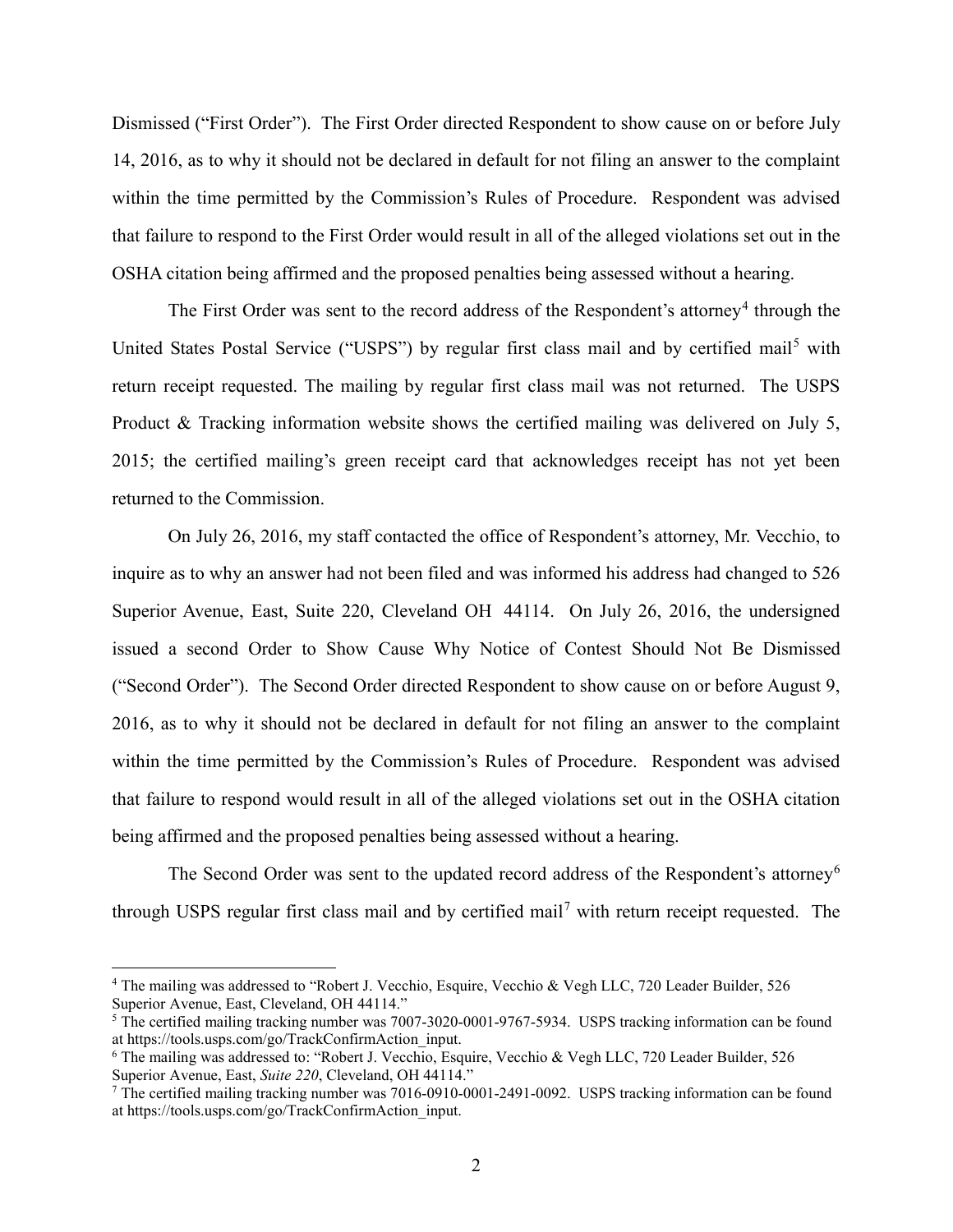USPS Product & Tracking information website shows the certified mailing was delivered on July 29, 2015; the certified mailing's green receipt card that acknowledges receipt has not yet been returned to the Commission. The first class mailing was not returned by USPS and is presumed delivered. It is concluded that Respondent's attorney received the Second Order.

On October 12, 2016, the undersigned issued a third Order to Show Cause Why Notice of Contest Should Not Be Dismissed ("Third Order"). The Third Order was sent directly to the Respondent, rather than through Respondent's attorney, to provide an additional notice to Respondent.<sup>[8](#page-2-0)</sup>

A search of the Ohio Secretary of State's website provided the address for Respondent's owner and agent, Eric L. Howard. This address matched the business address listed on the citation and the Secretary's complaint. The Third Order was sent to the Respondent's agent*,* Eric L. Howard, at 3930 Princeton Blvd., South Euclid, OH 44121, through USPS regular first class mail and certified mail<sup>[9](#page-2-1)</sup> with return receipt requested. The USPS Product & Tracking information website shows this mailing was delivered on October 18, 2016.

The Third Order directed Respondent to show cause on or before October 26, 2016, as to why it should not be declared in default for not filing an answer to the complaint within the time permitted by the Commission's Rules of Procedure. Respondent was advised that failure to respond would result in all of the alleged violations set out in the OSHA citation being affirmed and the proposed penalties being assessed without a hearing.

The certified mailing's green receipt card was signed and returned to the Commission.<sup>[10](#page-2-2)</sup> The first class mailing was not returned by USPS and is presumed delivered. It is concluded that Respondent received the Third Order.<sup>[11](#page-2-3)</sup>

 $\overline{a}$ 

<span id="page-2-3"></span><span id="page-2-0"></span><sup>8</sup> Because the certified mailing cards were not returned to the Commission and Respondent's attorney did not respond to the first two show cause orders, a Third Order was issued directly to Respondent's owner and agent as an additional notice prior to a default action.

<span id="page-2-1"></span><sup>&</sup>lt;sup>9</sup> The certified mailing tracking number was 7016-0910-0001-2491-0245. USPS tracking information can be found at https://tools.usps.com/go/TrackConfirmAction input.

<span id="page-2-2"></span> $10$  The green certified mail return card was returned to the Commission with significant damage.